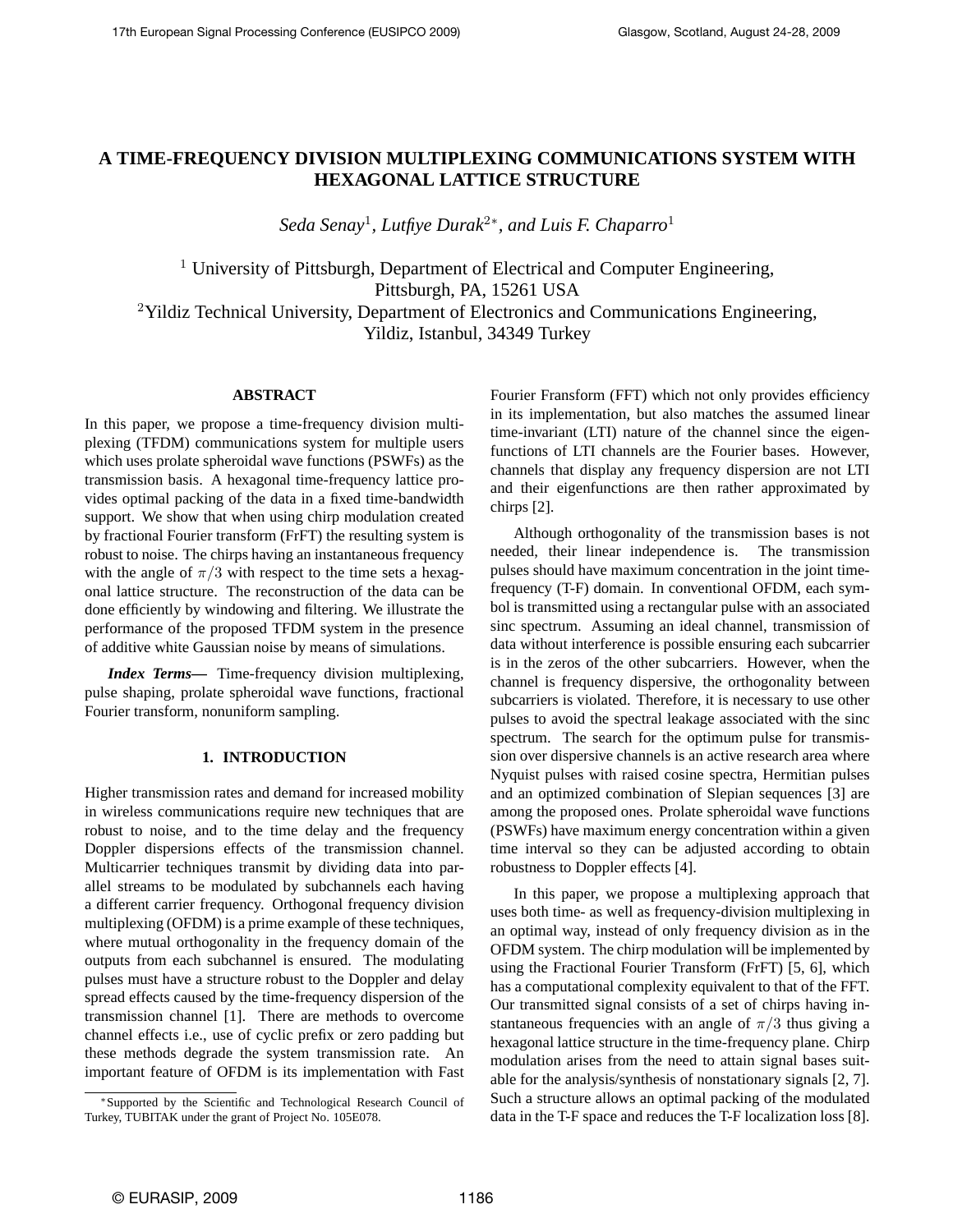The chirp modulation will be implemented by using the Fractional Fourier Transform (FrFT) [5, 6], which has a computational complexity equivalent to that of the FFT. Moreover, we consider non-uniform sampling and show that the PSWFs not only provide appropriate pulses but also allow efficient sampling and reconstruction

## **2. PRELIMINARIES**

## **2.1. Prolate Spheroidal Wave Functions**

The PSWFs  $\{s_m(t)\}\,$ ,  $0 \le m \le M-1$  are time-limited functions and they display maximum energy concentration among all time-limited functions within a given frequency band [4]. Defined on a time support  $-T/2 \le t \le T/2$  and a desired frequency band  $(-W, W)$  which depends on T and M, the PSWFs are connected with the sinc function  $S(t)$  as eigenfunctions of the integral operator

$$
\lambda_m s_m(t) = \int_{-T/2}^{T/2} s_m(\tau) S(t - \tau) d\tau \qquad (1)
$$

where  $\{0 \leq \lambda_m \leq 1\}$  are the corresponding eigenvalues measuring the energy concentration of  $s_m(t)$  in  $(-W, W)$ .

## **2.2. Fractional Fourier Transform**

The Fractional Fourier Transform (FrFT) is a generalization of the conventional Fourier Transform. The  $a^{th}$ -order FrFT of  $x(t)$  is defined as [6]

$$
x_a(t) = \int B_a(t, t')x(t')dt', \ 0 \le a < 4,
$$
 (2)

where

$$
B_a(t, t') = \frac{e^{-j(\pi \operatorname{sgn}(a)/4 + \phi/2)}}{|\sin \phi|^{1/2}} e^{j\pi(t^2 \cot \phi - 2tt' \csc \phi + t'^2 \cot \phi)}
$$

is the transformation kernel,  $\phi = a \frac{\pi}{2}$  and sgn( $\cdot$ ) is the sign function. The FrFT of order  $a = a_0$  transforms a signal into the  $a_0$ <sup>th</sup>-order fractional Fourier domain, which is oriented by  $\phi_0 = a_0 \pi/2$  with respect to the time axis in the counterclockwise direction [5, 6]. The FrFT domains corresponding to  $a = 0$  and  $a = 1$  are the time and frequency domains, respectively. The  $a^{th}$ -order FrFT for  $0 < a < 1$  interpolates between the function  $x(t)$  and its Fourier transform  $X(f)$ . The continuous FrFT given by equation (2) can be computed from discrete samples of  $x(t)$  using the fast computation algorithm [6] with  $O(N \log N)$  operations.

The FrFT rotates the Wigner distribution (WD) of the signal in the clockwise direction,

$$
W_{x_a}(t,f) = R_{-\phi} \{ W_x(t,f) \}, \tag{3}
$$

where  $W_x$  is the WD of  $x(t)$  and  $W_{x_a}$  is the WD of fractionally Fourier transformed signal, and the rotation operator acting on the WD is

$$
R_{\phi}\left\{W_x(t,f)\right\} = W_x(t\cos\phi + f\sin\phi, -t\sin\phi + f\cos\phi).
$$

#### **2.3. Nonuniform Sampling with PSWFs**

In practice sampling is done nonuniformly where the sample times vary at random around the uniform times. In this paper, we assume stochastic jitter sampling of signals with a uniform distribution. Accordingly, the samples are taken at times

$$
\hat{t}_k = \frac{N_n}{N_s} kT_n + \Delta \qquad 0 \le k \le M - 1 \tag{4}
$$

where  $T_n$  is the Nyquist sampling period, and  $N_n/N_s \geq 2$  is a sampling factor that allows signal reconstruction using the PSWFs based sampling [10]. This sampling method leads to reconstruction via the truncated projections of a time-limited signal onto PSWFs basis. The random variable  $\Delta$  is assumed uniformly distributed in  $\left[-0.5\frac{N_n}{N_s}T_n, 0.5\frac{N_n}{N_s}T_n\right]$ .

## **3. TIME-FREQUENCY DIVISION MULTIPLEXING**

In order to generate the chirp transmission basis, we obtain first a set of bandpass PSWFs that are orthogonal in the frequency domain each at carrier frequencies  $\{\omega_m\; 0 \leq m \leq \}$  $M-1$ . Given that the time duration T and the bandwidth of the PSWFs can be assigned independently, the bandwidth of each of these bandpass sequences can be chosen depending on the number of symbols  $M$  we wish to transmit in the overall assigned bandwidth. If  $s(t)$  is the smoothest of the M PSWFs of length  $T$  and bandwidth  $W$ , the band-pass PSWFs are then obtained by centering  $S(\omega) = \mathcal{F}[s(t)]$  at frequencies  $\{\omega_m\}, m = 0, \cdots, M-1$  corresponding to the M subchannels. Given the high energy concentration of  $S(\omega)$ , the orthogonality in frequency can be attained by letting the carrier frequencies be separated at least W.

The bandpass PSWFs defined for  $0 \le t \le T$  are given as

$$
z_m(t) = s_m(t)e^{j\omega_m t} \qquad m = 0, \cdots, M - 1 \tag{5}
$$

when M symbols are being sent. For a sequence of symbols  $\{d_i, i = 1, \cdots, M\}$ , the transmitted signal in the frequency domain is given by

$$
Y(\omega) = \sum_{m=0}^{M-1} d_m S(\omega - \omega_m)
$$
 (6)

or in the time domain as

$$
y(t) = \frac{1}{2\pi} \sum_{m=0}^{M-1} d_m \int_{\omega_m - W}^{\omega_m + W} S(\omega - \omega_m) e^{j\omega t} d\omega
$$

$$
= \sum_{m=0}^{M-1} d_m z_m(t) \qquad 0 \le t \le T \tag{7}
$$

If we sample this signal uniformly for  $T = NT_n$  where N is the length of the  $s_m(t)$ , we obtain the frame samples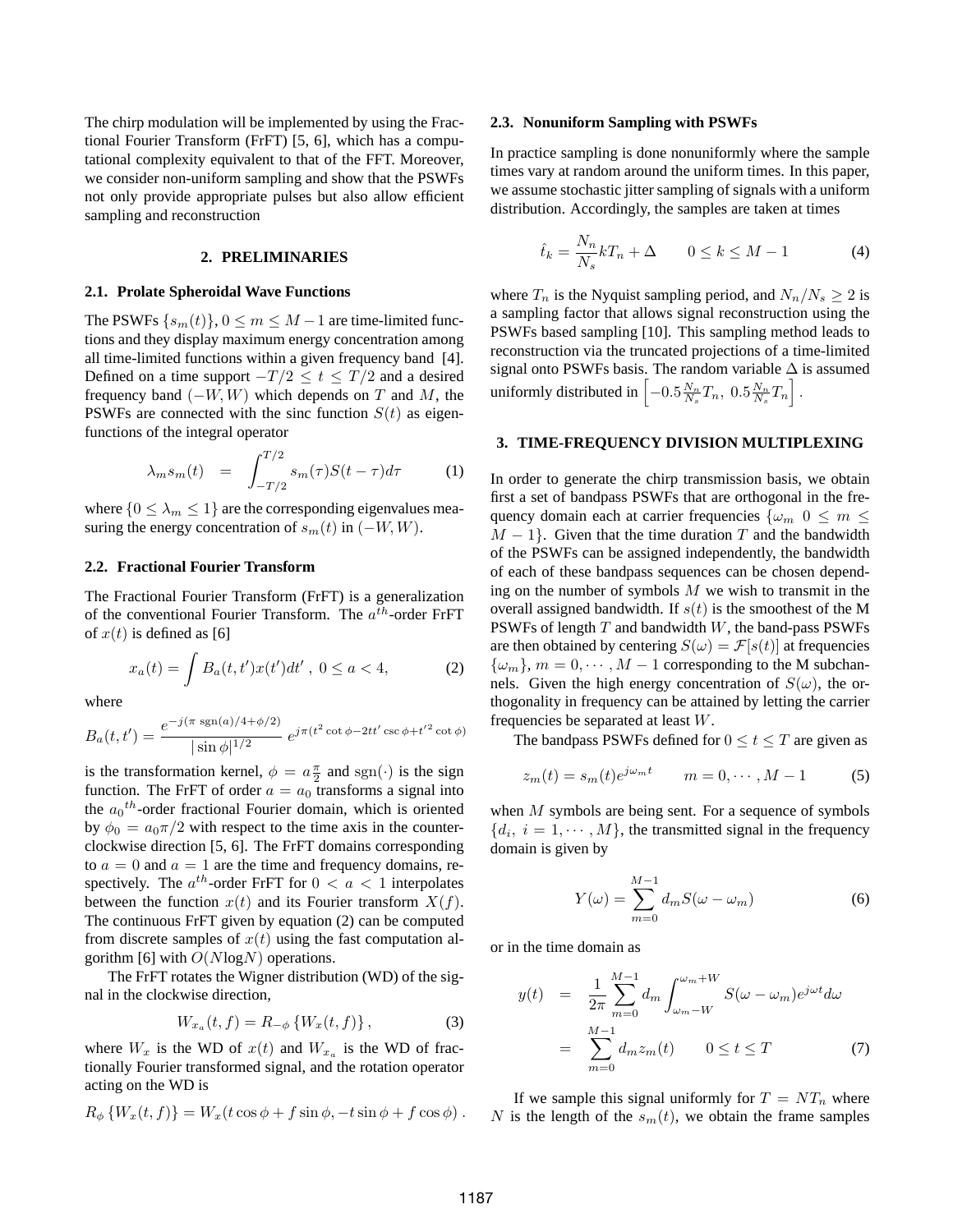$y^T = [y(0) \cdots y(N-1)]$  which can be expressed in matrix form as

$$
\mathbf{y}^T = \mathbf{d}^T \begin{bmatrix} z_0(0) & z_0(1) & \cdots & z_0(N-1) \\ z_1(0) & z_1(1) & \cdots & z_1(N-1) \\ \vdots & \vdots & \ddots & \vdots \\ z_{M-1}(0) & z_{M-1}(1) & \cdots & z_{M-1}(N-1) \end{bmatrix}
$$
  
=  $\mathbf{d}^T \mathbf{Z}$ 

where  $\mathbf{d}^T = [d_0 \ d_1 \ \cdots \ d_{M-1}]$  corresponds to the symbols being transmitted in a frame and Z represents the basis functions. Using the orthogonality of the Z matrix, and compensating for the effects of the transmission channel we are able to find estimates of the symbols [9].

Suppose that we wish to sent  $M$  symbols for each user  $u$ such that each of these users have their own chirp carrier, then we will have a chirp basis

$$
z_{um}(t) = s\left(t - u\frac{T}{2M}\right)e^{j(u\omega_m t + \pi t^2 \theta/T)}
$$
(8)

for  $u = 0, \dots, U - 1$ . To pack the symbols in the most efficient way, we choose  $\theta = 1/6$  so that the instantaneous frequency of each of the chirps is  $IF(t) = u\omega_m + \pi t/3T$  and a hexagonal TF lattice is obtained. The pulses  $d_{um}z_{um}(t)$  are obtained using the rotation property of the FrFT. This can be seen in Fig. 1, where we have divided the overall number of symbols into 4 groups and then converted each of these into a chirp with the hexagonal lattice structure as shown. The transmitting signal is thus

$$
y(t) = \sum_{m=1}^{M-1} \sum_{u=1}^{U-1} d_{um} z_{um}(t).
$$
 (9)

Given the narrow bandwidth of the PSWFs, the length of the transmitting signal is large so we need to decrease the sampling rate. In [10] we have shown that for a timelimited signal of length  $T$  and bandwidth  $B$  the minimum number of samples required by Nyquist (with sampling period  $T_n$  is  $N_n = T/T_n \ge TB/\pi$ , i.e., it is connected with the time-bandwidth dimension of the signal. These samples will then be affected by the channel which changes the location of the chirps as they are delayed in time and shifted in frequency. The transmitter and receiver of the proposed TFDM system is shown in Fig. 2. For a time varying channel with L paths, each with attenuation factors  $\{\alpha_{\ell}\}\$ , time delays  $\{\tau_{\ell}\}\$  and Doppler frequency shifts  $\{\phi_{\ell}\}\$  and noise  $\eta(t)$ , the received signal would be

$$
y_r(nT_s) = \sum_{\ell=1}^{L} \alpha_{\ell} y(nT_s - \tau \ell) e^{j\phi_{\ell} nT_s} + \eta(nT_s) \qquad (10)
$$

for a channel where  $T_s$  is the PSWF sampling period. In the T-F plane the effects of the time and frequency shifts and the attenuation, as well as the effect of the noise are not as severe

as in the frequency or in the time domains. The channel noise will be distributed over the T-F plane and the T-F characterization of the chirps will not be affected by small time and Doppler delays.

At the receiver we use the inverse FrFT to dechirp the received signal and then interpolate the resulting signal using a bank of windows and filters covering the time and frequency of the received signal. This allow us to recover a version of the sent signal, which when correlated with the different basis components we find estimates of the sent symbol.

## **4. SIMULATIONS**

To illustrate the performance of the proposed TFDM, we performed Monte Carlo simulations and measured the bit error rate (BER) for signal to noise ratios (SNR) between  $-10$  to 10 dB. For each SNR value 500 trials were performed. The effect of the channel is the addition of Gaussian noise. The results of our simulation are shown in Fig. 3. We considered  $U = 4$  each with  $M = 64$  bits. The results clearly display the robustness of the system to noise, in great part due to the time-frequency hexagonal lattice structure and the advantage of using chirp modulation by means of PSWFs. In the TF plane the added white noise is distributed all over, thus the advantage of using windowing and filtering.

To show that the separation of the symbols and the pulses used to represent these symbols is important we ran a second simulation where we halved the separation between the original frequency spectra of the pulses and besides the PSWF pulses we used rectangular pulses. The rectangular pulse is similar to the chirp OFDM proposed by [7]. The BER increases for both rectangular and PSWF pulses compared with the previous simulation due to the decrement of the pulse separation. However, the BER results are better than those of the rectangular pulses due to the frequency concentration of the PSWF pulses.



**Fig. 1**. Generation of hexagonal lattice: (a) original PSWFs shifted in time and frequency, (b) chirp PSWF obtained from FrFT of original functions in (a).